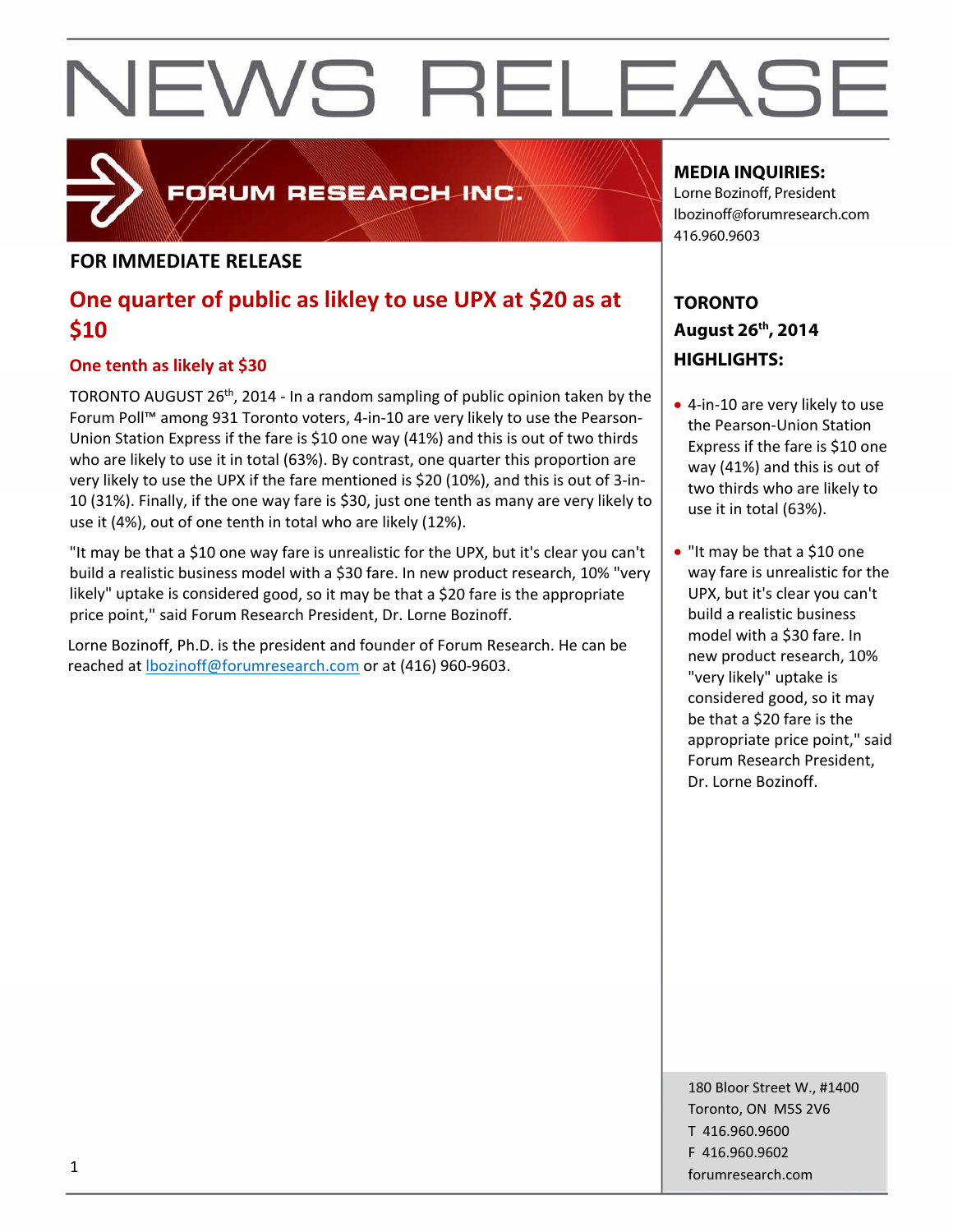## **Methodology**

The Forum Poll™ was conducted by Forum Research with the results based on an interactive voice response telephone survey of 931 randomly selected Torontonians 18 years of age and older. The poll was conducted on August 25<sup>th</sup>, 2014.

FORUM RESEARCH INC.

Results based on the total sample are considered accurate ±3%, 19 times out of 20. Subsample results will be less accurate. Margins of error for subsample (such as age, gender) results are available at www.forumresearch.com/samplestim.asp

Where appropriate, the data has been statistically weighted by age, region, and other variables to ensure that the sample reflects the actual population according to the latest Census data.

This research is not necessarily predictive of future outcomes, but rather, captures opinion at one point in time. Forum Research conducted this poll as a public service and to demonstrate our survey research capabilities. Forum houses its poll results in the Data Library of the Department of Political Science at the University of Toronto.

With offices across Canada and around the world, 100% Canadian‐owned Forum Research is one of the country's leading survey research firms. This Forum Poll™and other polls may be found at Forum's poll archive at www.forumresearch.com/polls.asp

#### *UPX Fare – Summary Table*

| %             | Net: Top2 | Net: Btm2 | <b>Don't Know</b> |
|---------------|-----------|-----------|-------------------|
| \$10 UPX Fare |           |           |                   |
| \$20 UPX Fare |           | 68        |                   |
| \$30 UPX Fare |           | 36        |                   |

#### **MEDIA INQUIRIES:**

Lorne Bozinoff, President lbozinoff@forumresearch.com 416.960.9603

**TORONTO August 26th, 2014** 

180 Bloor Street W., #1400 Toronto, ON M5S 2V6 T 416.960.9600 F 416.960.9602 example to the contract of the contract of the contract of the contract of the contract of the contract of the contract of the contract of the contract of the contract of the contract of the contract of the contract of the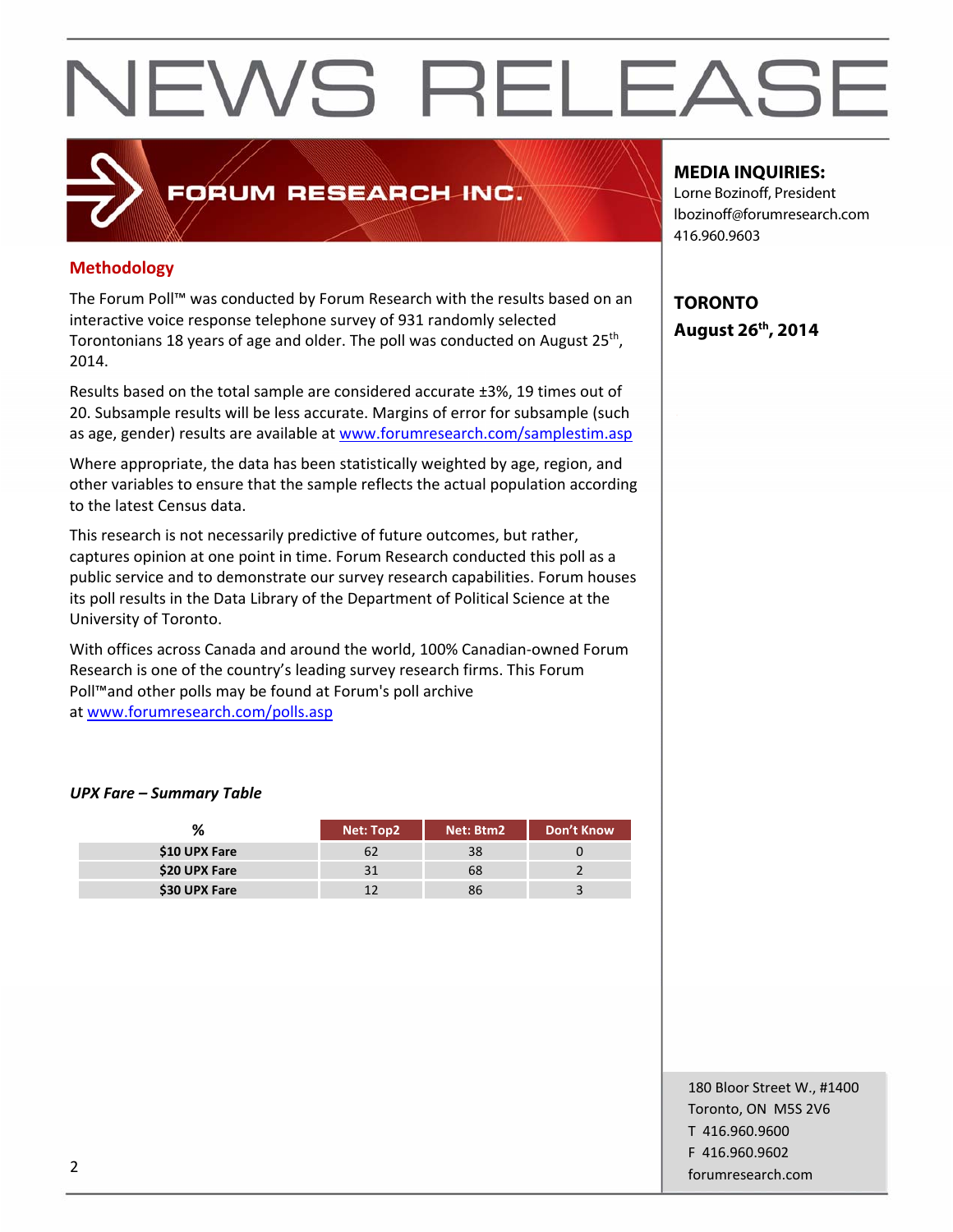# FORUM RESEARCH INC.

#### *\$10 UPX Fare*

*'How likely are you to use the Union Station‐Pearson Airport Express Train to get to the airport if the fare is \$10 one way?'*

#### *[All Respondents]*

#### *Age / Gender*

| ℅                  | <b>Total</b> | $18 - 34$ | 35-44          | 45-54 | $55 - 64$ | $65+$    | <b>Male</b> | <b>Female</b> |
|--------------------|--------------|-----------|----------------|-------|-----------|----------|-------------|---------------|
| Sample             | 931          | 60        | 86             | 183   | 248       | 354      | 392         | 539           |
| <b>NET: TOP2</b>   | 62           | 57        | 68             | 66    | 62        | 56       | 62          | 61            |
| <b>NET: BTM2</b>   | 38           | 43        | 32             | 34    | 38        | 44       | 38          | 39            |
| <b>Very likely</b> | 40           | 34        | 48             | 43    | 41        | 34       | 45          | 34            |
| Somewhat likely    | 22           | 22        | 20             | 23    | 21        | 23       | 17          | 27            |
| Not very likely    | 22           | 27        | 14             | 19    | 24        | 23       | 22          | 22            |
| Not at all likely  | 17           | 16        | 18             | 14    | 14        | 21       | 16          | 17            |
| Don't know         | 0            | $\Omega$  | $\overline{0}$ | 0     | $\Omega$  | $\Omega$ | $\mathbf 0$ | 0             |

#### *Region*

| %                  | <b>Total</b> | <b>Toronto or East</b><br><b>York</b> | <b>North</b><br><b>York</b> | <b>Etobicoke or</b><br><b>York</b> | <b>Scarborough</b> |
|--------------------|--------------|---------------------------------------|-----------------------------|------------------------------------|--------------------|
| Sample             | 931          | 302                                   | 219                         | 204                                | 206                |
| <b>NET: TOP2</b>   | 62           | 82                                    | 64                          | 45                                 | 54                 |
| <b>NET: BTM2</b>   | 38           | 18                                    | 36                          | 55                                 | 46                 |
| <b>Very likely</b> | 40           | 62                                    | 34                          | 25                                 | 34                 |
| Somewhat<br>likely | 22           | 20                                    | 29                          | 20                                 | 20                 |
| Not very likely    | 22           | 12                                    | 22                          | 29                                 | 25                 |
| Not at all likely  | 17           | 6                                     | 14                          | 26                                 | 21                 |
| Don't know         | $\Omega$     | $\Omega$                              | 0                           | $\Omega$                           | $\Omega$           |

#### *Household Income*

| %                  | <b>Total</b> | <\$20K   | \$20-<br><b>\$40K</b> | \$40-<br><b>\$60K</b> | \$60-<br><b>\$80K</b> | \$80-<br>\$100K | \$100-<br><b>\$250K</b> | \$250K+  |
|--------------------|--------------|----------|-----------------------|-----------------------|-----------------------|-----------------|-------------------------|----------|
| Sample             | 931          | 72       | 162                   | 125                   | 121                   | 74              | 163                     | 32       |
| <b>NET: TOP2</b>   | 62           | 53       | 54                    | 64                    | 63                    | 62              | 70                      | 68       |
| <b>NET: BTM2</b>   | 38           | 47       | 46                    | 36                    | 37                    | 38              | 30                      | 32       |
| <b>Very likely</b> | 40           | 30       | 33                    | 46                    | 35                    | 44              | 51                      | 58       |
| Somewhat<br>likely | 22           | 23       | 21                    | 18                    | 28                    | 19              | 19                      | 9        |
| Not very likely    | 22           | 39       | 22                    | 14                    | 18                    | 18              | 25                      | 22       |
| Not at all likely  | 17           | 7        | 24                    | 22                    | 19                    | 19              | $\overline{4}$          | 10       |
| Don't know         | $\Omega$     | $\Omega$ | $\Omega$              | $\Omega$              | $\Omega$              | $\Omega$        | $\Omega$                | $\Omega$ |

#### **MEDIA INQUIRIES:**

Lorne Bozinoff, President lbozinoff@forumresearch.com 416.960.9603

### **TORONTO August 26th, 2014**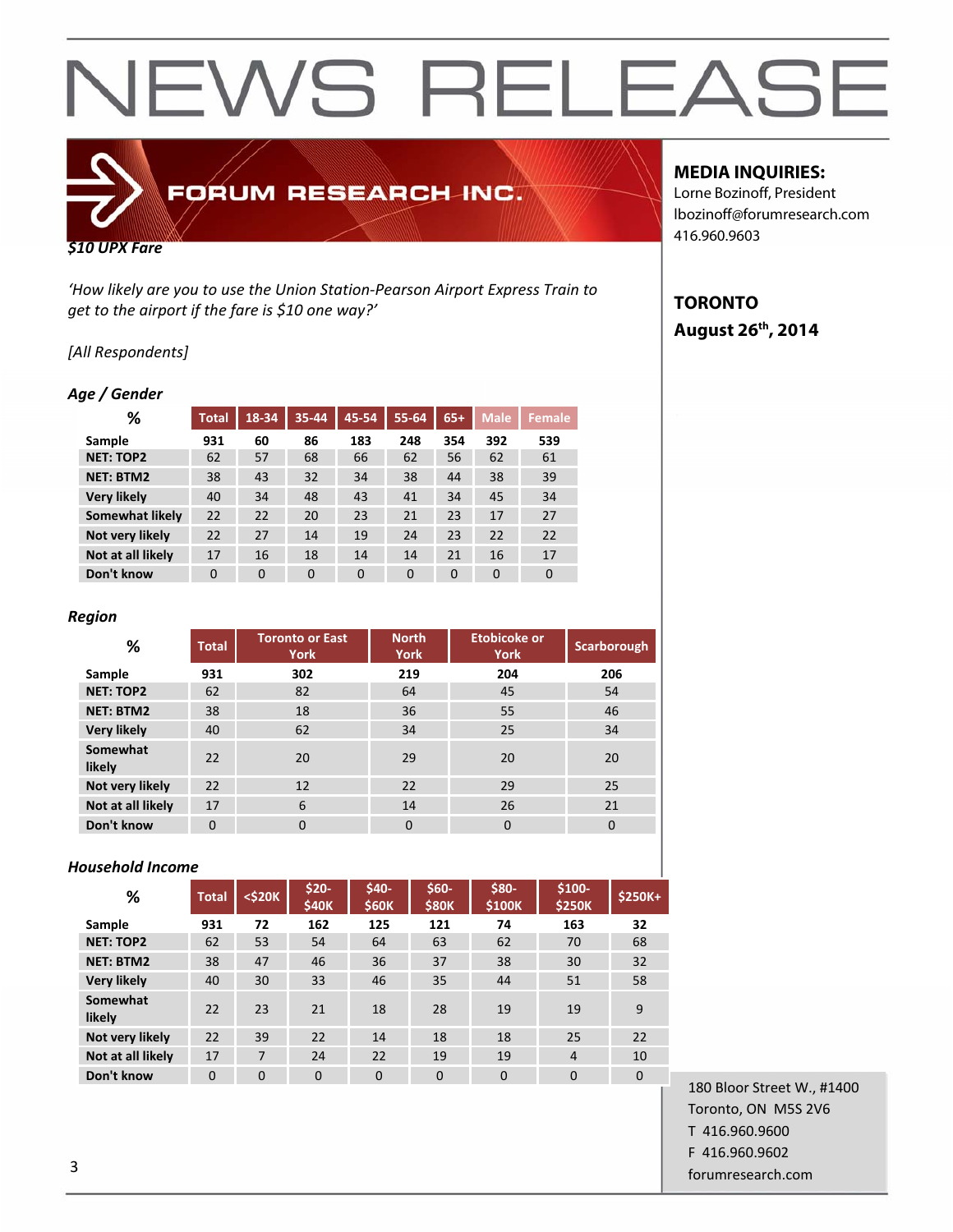# FORUM RESEARCH INC.

#### *\$20 UPX Fare*

*'How likely are you to use the Union Station‐Pearson Airport Express Train to get to the airport if the fare is \$20 one way?'*

#### *[All Respondents]*

#### *Age / Gender*

| ℅                  | <b>Total</b>   | 18-34    | 35-44 | 45-54 | $55 - 64$      | $65+$          | <b>Male</b>  | <b>Female</b>  |
|--------------------|----------------|----------|-------|-------|----------------|----------------|--------------|----------------|
| Sample             | 931            | 60       | 86    | 183   | 248            | 354            | 392          | 539            |
| <b>NET: TOP2</b>   | 31             | 28       | 31    | 37    | 33             | 25             | 35           | 26             |
| <b>NET: BTM2</b>   | 68             | 72       | 66    | 61    | 65             | 73             | 63           | 72             |
| <b>Very likely</b> | 10             | 6        | 10    | 14    | 12             | 8              | 10           | 9              |
| Somewhat likely    | 21             | 21       | 21    | 24    | 22             | 17             | 26           | 17             |
| Not very likely    | 36             | 39       | 34    | 33    | 35             | 37             | 33           | 39             |
| Not at all likely  | 32             | 33       | 32    | 28    | 30             | 36             | 31           | 33             |
| Don't know         | $\overline{2}$ | $\Omega$ | 3     | 2     | $\overline{2}$ | $\overline{2}$ | $\mathbf{1}$ | $\overline{2}$ |

#### *Region*

| %                  | <b>Total</b>   | <b>Toronto or</b><br><b>East York</b> | <b>North</b><br><b>York</b> | <b>Etobicoke or</b><br><b>York</b> | Scarborough |
|--------------------|----------------|---------------------------------------|-----------------------------|------------------------------------|-------------|
| Sample             | 931            | 302                                   | 219                         | 204                                | 206         |
| <b>NET: TOP2</b>   | 31             | 43                                    | 28                          | 19                                 | 30          |
| <b>NET: BTM2</b>   | 68             | 55                                    | 72                          | 77                                 | 69          |
| <b>Very likely</b> | 10             | 16                                    | 7                           | 6                                  | 8           |
| Somewhat likely    | 21             | 27                                    | 21                          | 13                                 | 22          |
| Not very likely    | 36             | 36                                    | 45                          | 36                                 | 26          |
| Not at all likely  | 32             | 19                                    | 27                          | 41                                 | 43          |
| Don't know         | $\mathfrak{p}$ | $\overline{2}$                        | $\Omega$                    | 3                                  | 1           |

#### *Household Income*

| ℅                  | <b>Total</b>   | <\$20K | $$20-$<br>\$40K | \$40-<br><b>\$60K</b> | \$60-<br><b>\$80K</b> | \$80-<br>\$100K | $$100-$<br><b>\$250K</b> | <b>\$250K+</b> |
|--------------------|----------------|--------|-----------------|-----------------------|-----------------------|-----------------|--------------------------|----------------|
| Sample             | 931            | 72     | 162             | 125                   | 121                   | 74              | 163                      | 32             |
| <b>NET: TOP2</b>   | 31             | 19     | 27              | 39                    | 27                    | 33              | 32                       | 60             |
| <b>NET: BTM2</b>   | 68             | 78     | 72              | 59                    | 70                    | 67              | 66                       | 39             |
| <b>Very likely</b> | 10             | 5      | 6               | 17                    | 5                     | 6               | 12                       | 28             |
| Somewhat<br>likely | 21             | 15     | 21              | 22                    | 22                    | 28              | 21                       | 31             |
| Not very likely    | 36             | 51     | 37              | 25                    | 34                    | 39              | 42                       | 19             |
| Not at all likely  | 32             | 27     | 35              | 35                    | 36                    | 27              | 25                       | 21             |
| Don't know         | $\mathfrak{p}$ | 3      | 1               | $\mathfrak{p}$        | 3                     | $\Omega$        | $\overline{1}$           | $\overline{1}$ |

#### 180 Bloor Street W., #1400 Toronto, ON M5S 2V6 T 416.960.9600 F 416.960.9602 example to the contract of the contract of the contract of the contract of the contract of the contract of the contract of the contract of the contract of the contract of the contract of the contract of the contract of the

#### **MEDIA INQUIRIES:**

Lorne Bozinoff, President lbozinoff@forumresearch.com 416.960.9603

### **TORONTO August 26th, 2014**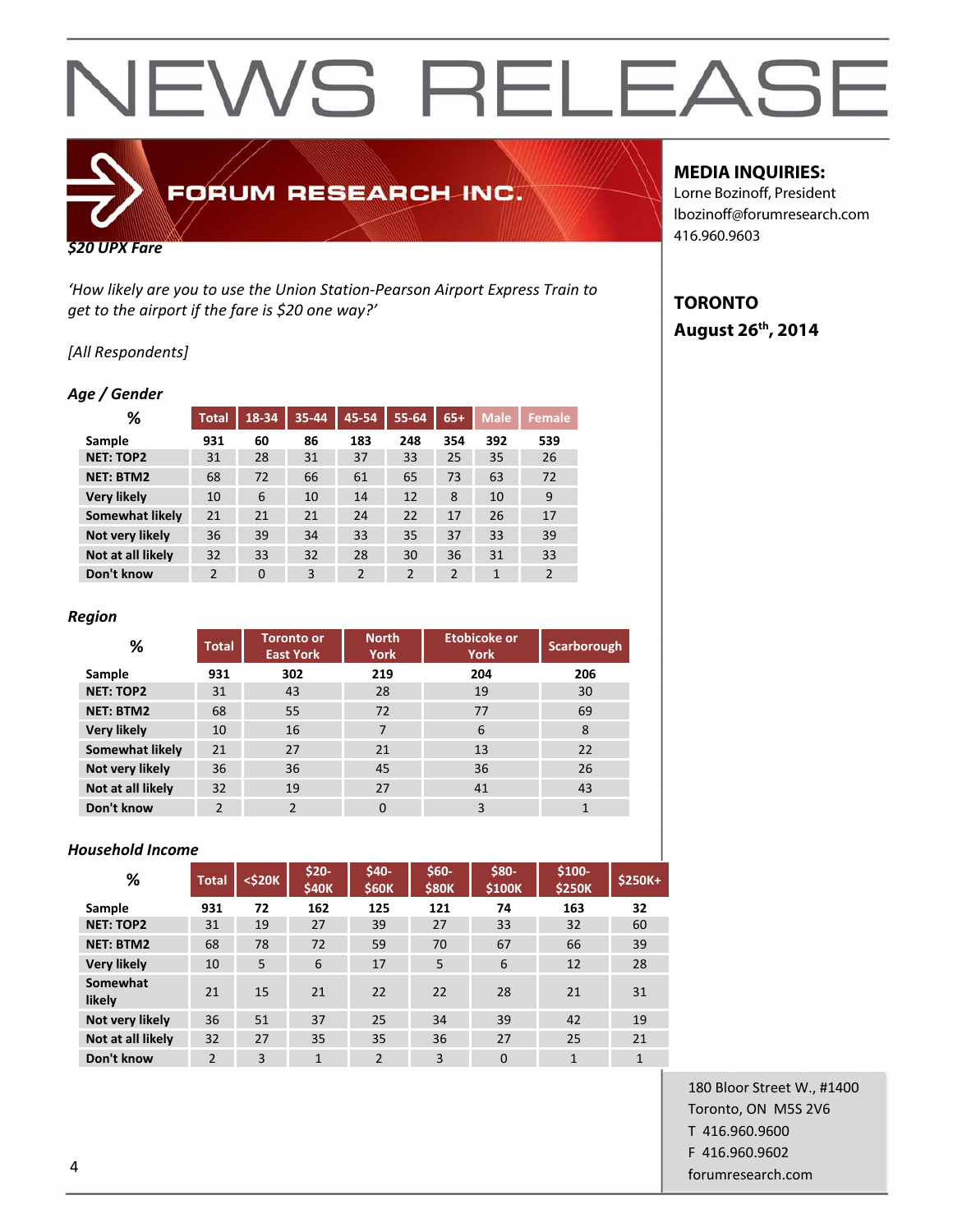# FORUM RESEARCH INC.

#### *\$30 UPX Fare*

*'How likely are you to use the Union Station‐Pearson Airport Express Train to get to the airport if the fare is \$30 one way?'*

#### *[All Respondents]*

#### *Age / Gender*

| %                  | <b>Total</b> | $18 - 34$ | 35-44          | 45-54 | 55-64          | $65+$        | <b>Male</b>    | <b>Female</b> |
|--------------------|--------------|-----------|----------------|-------|----------------|--------------|----------------|---------------|
| Sample             | 931          | 60        | 86             | 183   | 248            | 354          | 392            | 539           |
| <b>NET: TOP2</b>   | 12           | 16        | 5              | 14    | 12             | 9            | 14             | 9             |
| <b>NET: BTM2</b>   | 86           | 80        | 93             | 83    | 86             | 90           | 84             | 87            |
| <b>Very likely</b> | 4            | 3         | $\overline{4}$ | 6     | 3              | 4            | 5              | 3             |
| Somewhat likely    | 8            | 13        | $\overline{2}$ | 8     | 9              | 5            | 9              | 6             |
| Not very likely    | 34           | 31        | 32             | 35    | 37             | 40           | 30             | 38            |
| Not at all likely  | 51           | 49        | 61             | 48    | 49             | 50           | 53             | 50            |
| Don't know         | 3            | 4         | $\overline{2}$ | 3     | $\overline{2}$ | $\mathbf{1}$ | $\overline{2}$ | 3             |

#### *Region*

| %                  | <b>Total</b>   | <b>Toronto or East</b><br><b>York</b> | <b>North</b><br>York | <b>Etobicoke or</b><br><b>York</b> | Scarborough |
|--------------------|----------------|---------------------------------------|----------------------|------------------------------------|-------------|
| Sample             | 931            | 302                                   | 219                  | 204                                | 206         |
| <b>NET: TOP2</b>   | 12             | 14                                    | 8                    | 13                                 | 12          |
| <b>NET: BTM2</b>   | 86             | 84                                    | 89                   | 85                                 | 85          |
| <b>Very likely</b> | $\overline{4}$ | $\overline{4}$                        | 3                    | 5                                  | 4           |
| Somewhat<br>likely | 8              | 10                                    | 5                    | 8                                  | 8           |
| Not very likely    | 34             | 40                                    | 37                   | 32                                 | 27          |
| Not at all likely  | 51             | 44                                    | 52                   | 53                                 | 58          |
| Don't know         | 3              | 2                                     | $\overline{4}$       | $\overline{2}$                     | 3           |

#### *Household Income*

| %                  | <b>Total</b>   | $<$ \$20 $K$   | \$20-<br>\$40K | \$40-<br><b>\$60K</b> | \$60-<br><b>\$80K</b> | \$80-<br>\$100K | $$100-$<br><b>\$250K</b> | \$250K+  |
|--------------------|----------------|----------------|----------------|-----------------------|-----------------------|-----------------|--------------------------|----------|
| Sample             | 931            | 72             | 162            | 125                   | 121                   | 74              | 163                      | 32       |
| <b>NET: TOP2</b>   | 12             | 6              | 10             | 14                    | 6                     | 21              | 10                       | 49       |
| <b>NET: BTM2</b>   | 86             | 87             | 87             | 86                    | 92                    | 79              | 89                       | 51       |
| <b>Very likely</b> | $\overline{4}$ | $\overline{4}$ | $\overline{4}$ | 3                     | $\overline{2}$        | 5               | 2                        | 24       |
| Somewhat<br>likely | 8              | $\overline{2}$ | 5              | 11                    | $\overline{4}$        | 15              | 8                        | 24       |
| Not very likely    | 34             | 40             | 40             | 35                    | 34                    | 28              | 36                       | 19       |
| Not at all likely  | 51             | 47             | 47             | 51                    | 58                    | 51              | 53                       | 33       |
| Don't know         | 3              | 8              | 3              | $\Omega$              | $\overline{2}$        | $\Omega$        | 1                        | $\Omega$ |

#### **MEDIA INQUIRIES:**

Lorne Bozinoff, President lbozinoff@forumresearch.com 416.960.9603

### **TORONTO August 26th, 2014**